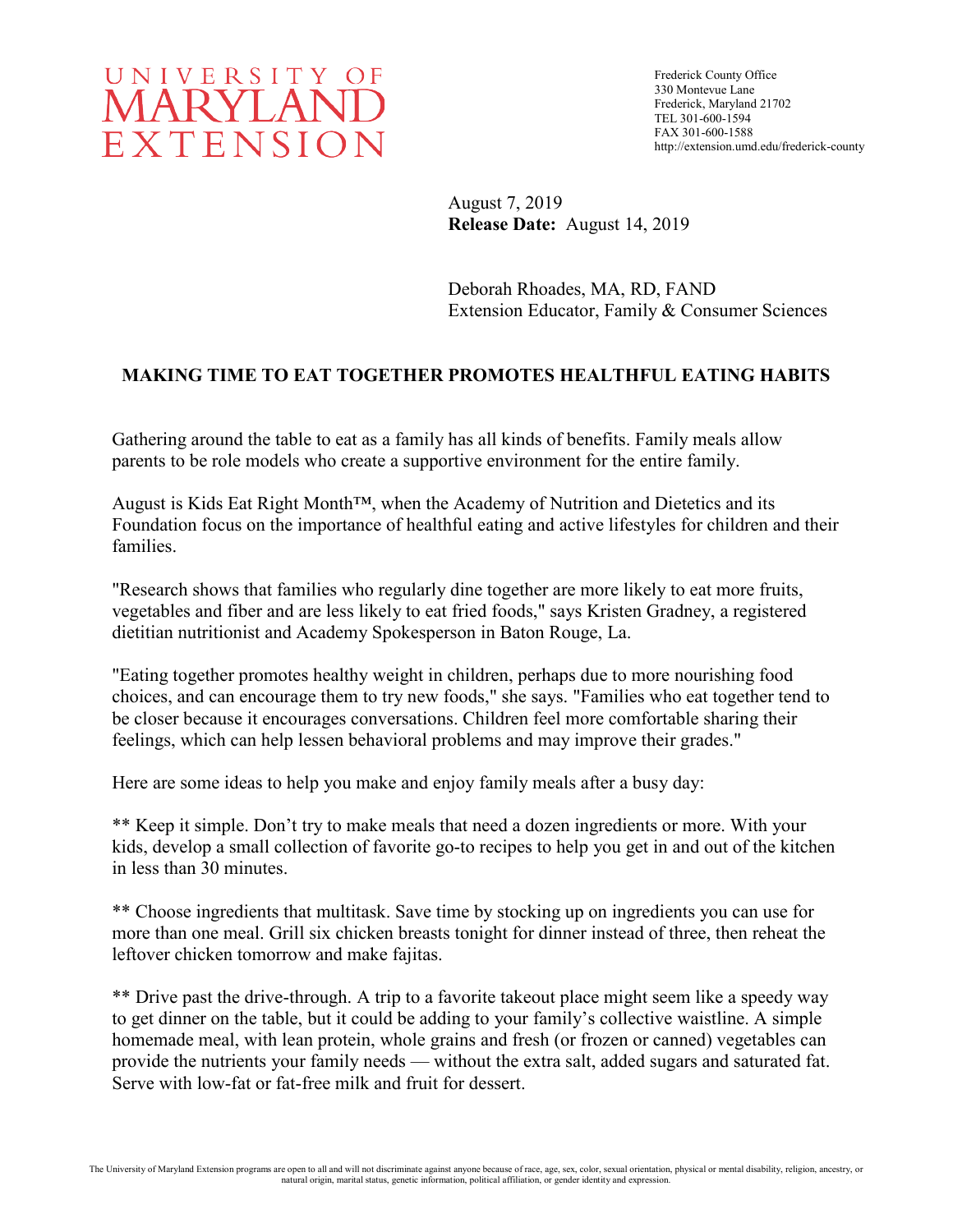\*\* Make family meals a habit. Tell every family member to be home for dinner at a set time. They'll start to look forward to this special family time and arrange their schedules around it.

\*\* Make it fun. Add some excitement to family meals with theme dinners: Use a checkered tablecloth for an Italian-inspired meal, or prepare an Asian dish and eat with chopsticks. Have a picnic … in a park, your backyard or on the living room floor.

\*\* Share the experience. Talk and listen to each other while you eat. Have everyone at the table share something that happened that day or week — funny, weird, scary, good or bad.

Start your new tradition today, making a commitment to eating at least one meal together each week. Before you know it, dinner will be a time everyone in the family looks forward to. For more healthful eating tips, cooking videos, and recipes visit Kids Eat Right at <https://www.eatright.org/for-kids/>

Children often love breakfast for dinner, fondly referred to as "Brinner," by 11 year old Gavin Smith. Here are two recipes to make "Brinner" special!

## *GERMAN APPLE PANCAKE*

2 apples, peeled and sliced 1/4 cup apple cider 1/2 teaspoon cinnamon 1 teaspoon honey 1/3 cup milk 1/2 teaspoon vanilla 2 eggs, lightly beaten 1/2 cup self-rising flour 2 teaspoons sugar Vegetable cooking spray 1 tablespoon powdered sugar

Combine apples and cider in a small saucepan. Cook over medium-high heat until softened. Drain; set aside, add cinnamon and honey and keep warm.

Combine milk, vanilla and eggs, stirring well with wire whisk. Add flour and sugar and whisk together. Set aside.

Wrap handle of an 8-inch nonstick skillet with foil; coat skillet with cooking spray. Preheat skillet in oven at 425° for 2 to 3 minutes. Pour batter into hot skillet. Bake at 425° for 15 minutes or until puffy and browned.

Remove from skillet. Top with warm apple mixture, and sprinkle with powdered sugar. Serve immediately. Makes 2 breakfast servings or 6 dessert servings.